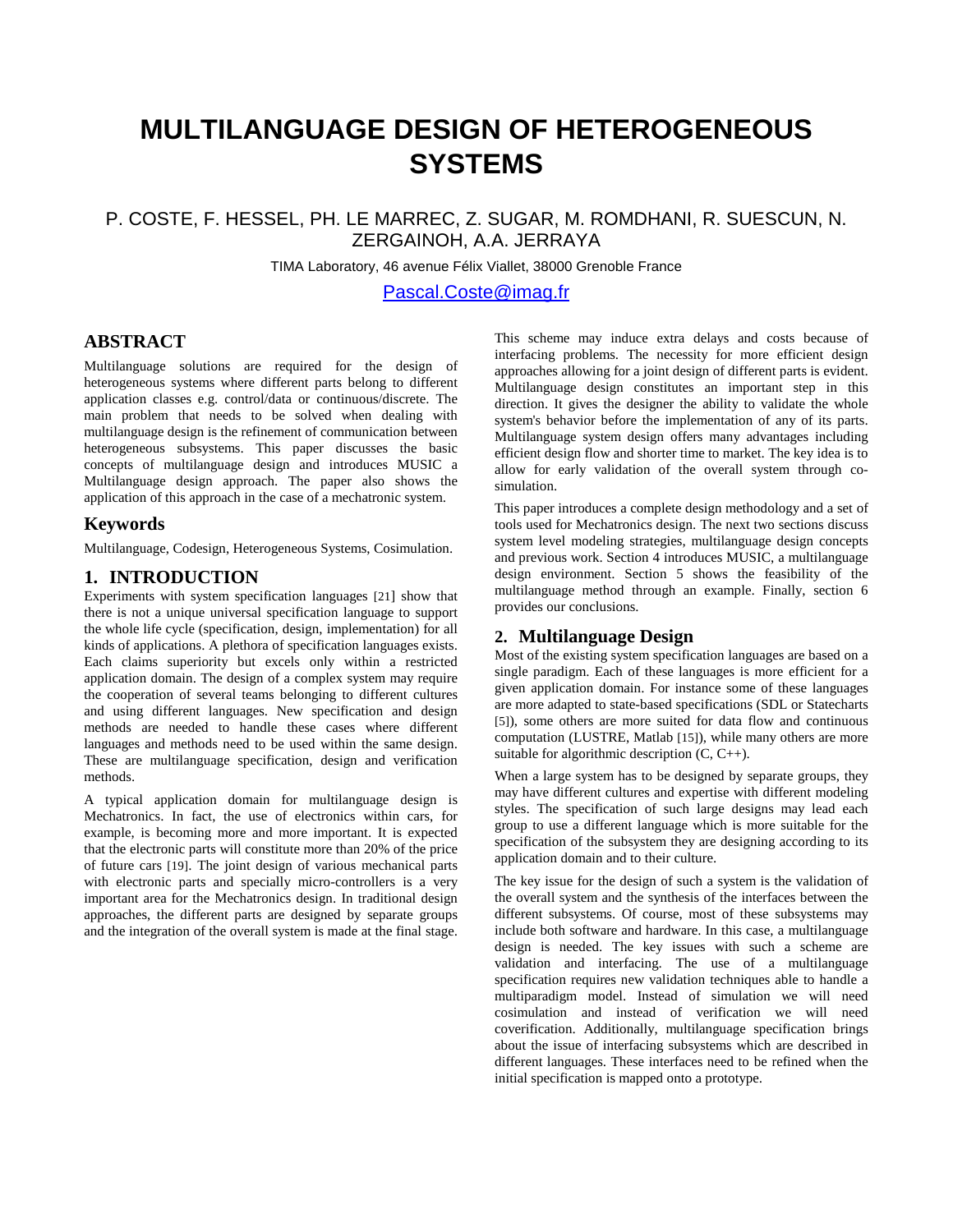Figure 1 shows a generic flow for codesign starting from a multilevel specification. Each of the subsystems of the initial specification may need to be decomposed into hardware and software parts. The codesign process also needs to tackle the refinement of interfaces and communication between subsystems.



Figure 1 : Multilanguage Codesign Flow

## **3. Previous work**

The success of cosimulation techniques [23] has made the Multilanguage approach very popular within the research community. There are two main approaches for multilanguage design : the compositional approach and the cosimulation-based approach.

The compositional approach aims at integrating the partial specification of sub-systems into a unified representation which is used for the verification and design of the global behavior. This allows to operate full coherence and consistency checking, to identify requirements for traceability links, and to facilitate the integration of new specification languages [3]. POLIS [1], [13], JavaTime [27], SPI [28],[6] and SpecC [4] introduce a compositional-based codesign approach. Both Polis and SPI use an internal model for composition. Both JavaTime and SpecC use another specification language (respectively Java and SpecC) for composition.

The cosimulation-based approach consists in interconnecting the design environments associated to each of the partial specifications. Compared with the deep specification integration accomplished by the compositional approaches, cosimulation is an engineering solution to multilanguage design that performs just a shallow integration of the partial specifications. However it allows for modular design.

In this approach the different modules described in different languages may be designed using different environments. During the design flow, Cosimulation is used for the validation of the overall system through the codesign steps. The main Codesign steps in this case are interlanguage communication synthesis and subsystem refinements [16]. Most of existing tools in this area provides few refinements and they start the design at quite a low level e.g. RTL for Hardware and C language for Software. Coware [22], Seamless [9] and [24] are typical environments supporting such a codesign scheme. They start from a mixed description given in VHDL or VERILOG for hardware and C for software. All of them allow for cosimulation. However, only Coware allows for interface synthesis [2]. Only few systems in the literature tried to tackle the Cosimulation-based multilanguage codesign approach at a higher level. These are RAPID [20], Ptolemy [14]

and SEA [10]. Unfortunately most of these systems provide only Cosimulation facilities [20],[14].

The work presented in this paper overcomes these limitations. It allows to start the multilanguage approach at the system level providing both system-level refinement and high-level interfaces synthesis. The interlanguage communication synthesis is based on the concept of high-level communication synthesis similar to the concepts used in Codesign tools such as those used in LYCOS [11], CHINOOK [25] and the work reported in [17].

# **4. MUSIC : a multilanguage approach for heterogeneous system design**

This section introduces MUSIC, a complete design methodology and a set of tools for cosimulation-based multilanguage codesign. Although the design flow supports more languages covering several application domains we will restrict this presentation to the Mechatronics area. Figure 2 shows the flow used for the design of a Mechatronics system including hardware, software and mechanical parts. The design starts with an analysis of the system requirements and a high-level definition of the various functions of the system. The mechanical part is modeled in Matlab and the electronic part is modeled in SDL. At this stage, we obtain a multilanguage system-level model given in SDL-Matlab. At the top level, partitioning is done manually because we have no formal specification.

The design flow handles three abstraction levels : the system level, the system architecture level and the RTL or cycle accurate level.



Figure 2 : Multilanguage design flow for Mechatronics

At the system level, communication is described at the application level. The validation of the overall system may be done using system level co-simulation of SDL-Matlab models. This model may be used as a mock-up of the system in order to fix the final specification. At this level the SDL-Matlab communication needs to be refined. Additionally the electronic module needs to be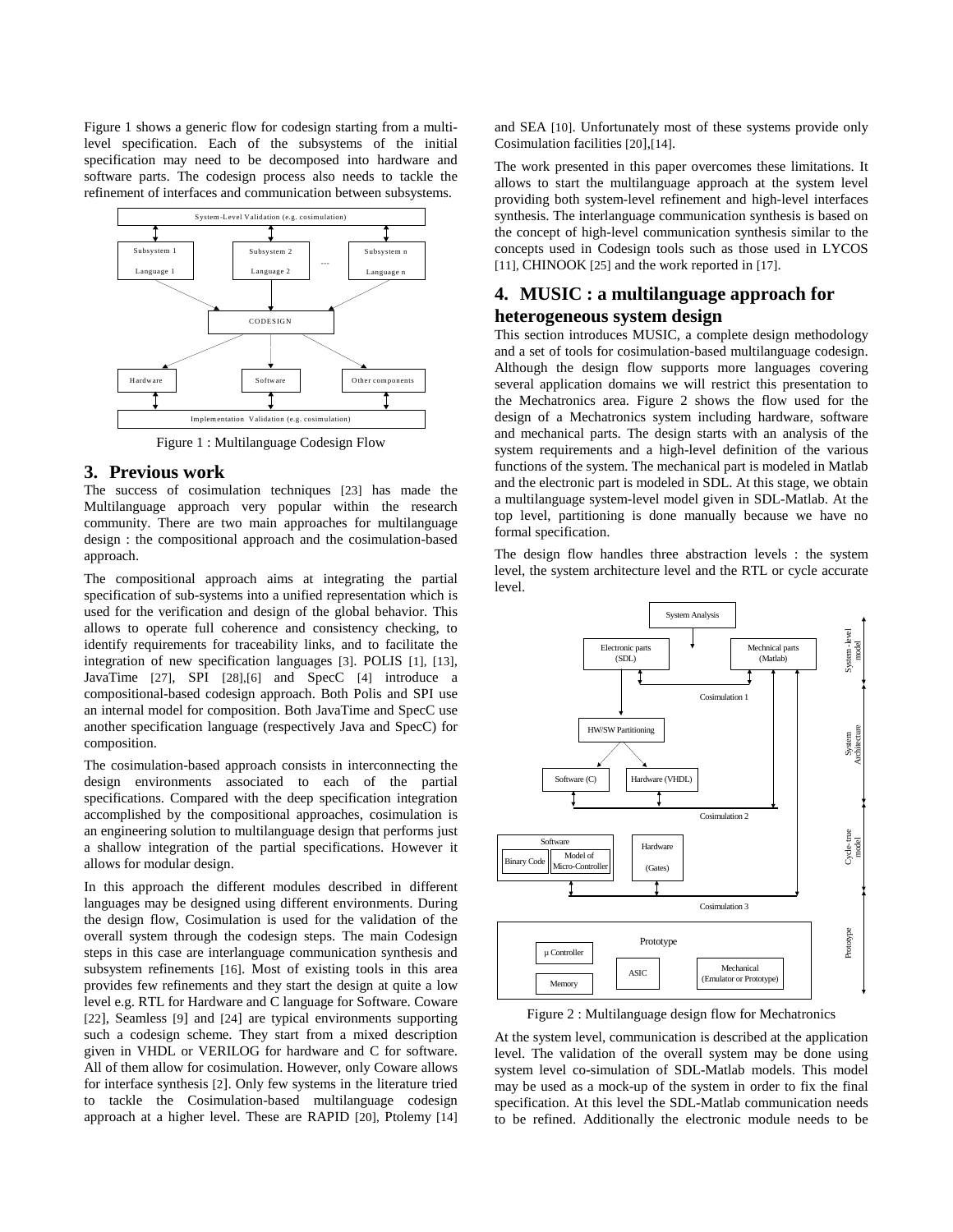partitioned into hardware and software. This may be performed automatically using the COSMOS tools [26]. This step produces a mixed hardware/software model of the electronic part.

After the partitioning step and the interlanguage communication synthesis, we obtain a system-architecture Model. Hardware is modeled as behavioral VHDL, software is modeled as Cprograms, Hardware/Software communication is performed through generic wires and the mechanical part remains as a Matlab model. At this level the interlanguage communication (C, VHDL, Matlab) is described at a level where all the protocols are explicit in the model. Cosimulation may be achieved in order to validate the partitioning and the communication protocols. Some timing verifications may be achieved at this level.

During the next step the design is refined to the cycle-true level. Hardware is refined as an RTL model. The software is executed on a model of the final processor and the mechanical part may be kept in Matlab. At this level all interfaces are refined to the physical level. HW/SW interfaces should include drivers in the software part and some hardware adapters to link the processor to the application. The model of the processor may be an implementation model (e.g. a gate model or a synthesizable VHDL) or a high-level model (e.g. a C program). At this level, cosimulation may be used to check timing at the clock-cycle level [18].

The final step in this multi-language design flow is prototyping. At this level, a prototype of the electronic system needs to be built. The mechanical part may be emulated [12],[8].

## **5. Application Example**

This section shows the results of our multilanguage codesign flow in the case of a multilanguage model. The example is a large application, a robot arm controller. In the example we will illustrate the overall design flow of MUSIC, from a system-level specification given in SDL and Matlab to an implementation.



Figure 3 : Motors controller application

### **5.1 The application**

The application is a robot arm controller. The system can be divided into two parts, the robot arm's motors and the controller. SDL is used to model the controller and Matlab is used to model motors physical behavior.

The robot arm controller can adjust the position and speed parameters of eighteen motors belonging to a robot arm. In this paper we will restrict the model to two motors only.

Four signals are exchanged between the Matlab model and the SDL model, two for each motor. The first signal controls the motor and the second one provides the current position. The basic bloc diagram of the system is shown in Figure 3. The *GENERATOR* bloc computes a trajectory for all motors of the

robot arm. The *Sampler* bloc receives Motors' positions and transmits them to the Controller. The *Controller* bloc is in charge of giving orders to Motors only when it is possible.

# **5.2 The design process**

The SDL System-Level Specification

The SDL specification uses three mains blocs that include six SDL processes, a *generator*, a *distributor*, one *controller* per motor, and one *sampler* per motor.



Figure 4 : SDL controller specification

Figure 4 shows the processes' structure of the controller system. The *Gener* process produces two signals, an order which is called *Cons* and an address, which is an identifier of a motor. The *Dist* forwards orders to the called motor controller by the address. A *Ctrl* process gives the order to the motor and scans its position. When a motor is about to accomplish its order, the *Ctrl* process informs the *Gener* process that it can produce a new destination. Because a position signal is a "continuous signal", each *Echant* process represents a digital acquisition. In SDL all processes are concurrent and communicate through asynchronous queues.

• The Matlab Specification

In this case a Matlab model is used to specify the mechanical part. This model acts as a testbench for the SDL model during all the codesign steps.

• The Overall System

The overall system's interconnections, including SDL and Matlab instances, are described using a configuration file that gives the interconnection between the blocs. Figure 5 shows the configuration of the SDL-Matlab Models. It is made of two blocs interconnected through abstract channels. We use the SOLAR format [7] for the description of the configuration file. In SOLAR, a system is modeled as a set of design units interconnected through high-level channels or physical signals. MUSIC uses this configuration file in order to produce a cosimulation run where the different blocs will be executed using the corresponding Simulators.



Figure 5 : SDL-Matlab blocs configuration

The same file will be used to refine the communication protocols between SDL and Matlab. In fact, the global configuration of the system is a kind of "system-level netlist" that specifies the interconnection between different subsystems. Since the different languages are based on different concepts for data exchange, the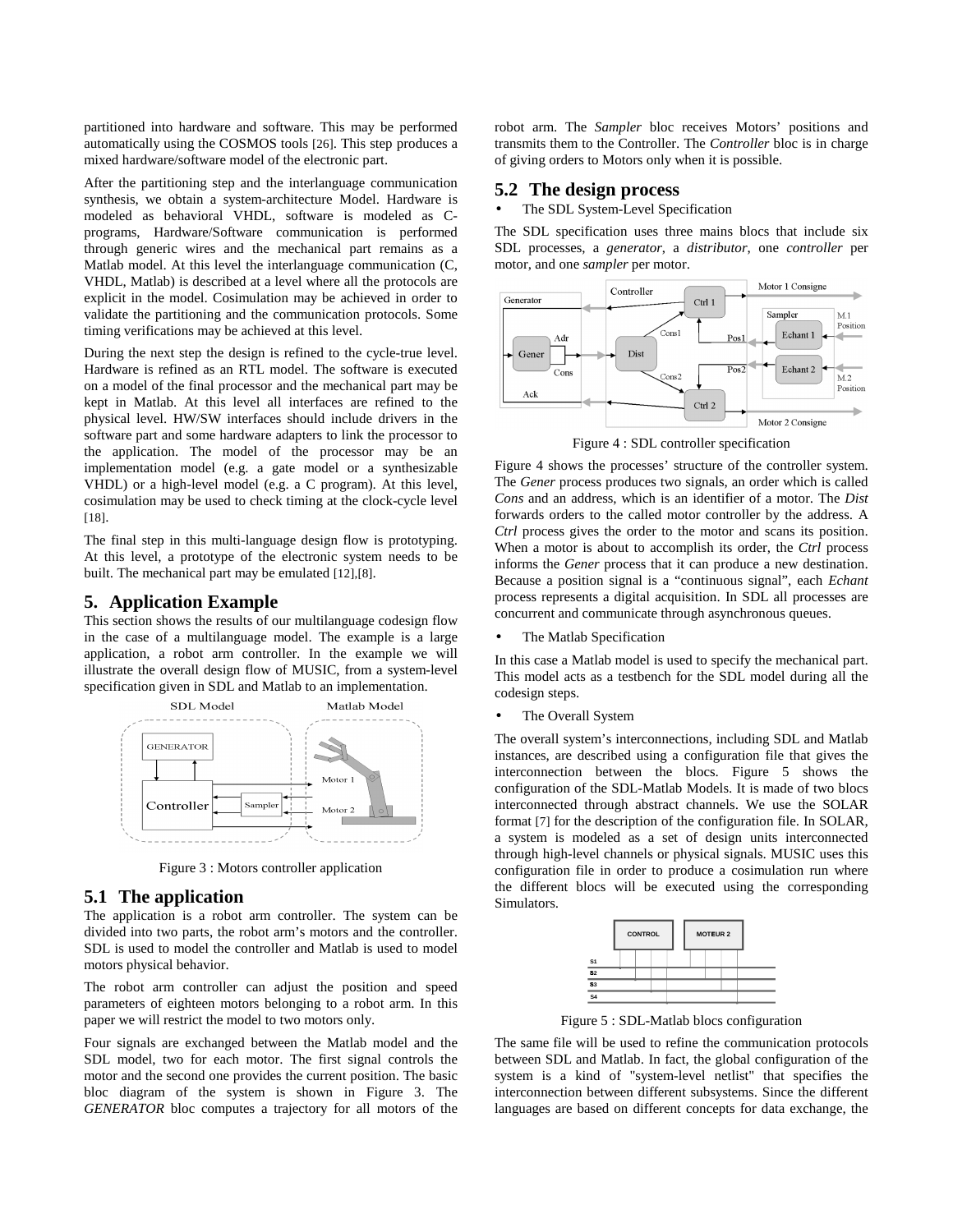interpretation of the link between heterogeneous subsystems will need a specific communication synthesis step.

• System-level Validation (SDL-Matlab Cosimulation)

In order to validate the system at this stage of the design flow, an SDL-Matlab cosimulation is performed. During Cosimulation, debuggers and GUI can be launched to control the simulation and analyze all parts of the system. Figure 6 shows a running cosimulation of the SDL-Matlab model. The left part shows the SDL simulator window and the right part shows the Matlab/Simulink windows.



Figure 6 : controller system-level running cosimulation

Partitioning and Communication Synthesis

The system-level specification contains two blocs, one Matlab bloc, the mechanical part, and one SDL bloc, the controller. As described in section 4, several steps are used to refine the controller specification down to a prototype.

The first step is the translation of SDL to the internal model of MUSIC (SOLAR) in order to apply system-refinement transformations. The specification obtained is presented in Figure 7, this model is made up of seven blocs. Six come from the SDL model and the seventh corresponds to the Matlab bloc.

|                        | moteur2<br>(moteur2) |  |  | echant1_I<br>(echant1) |  | echant2_I<br>(echant2) |  | gener_I<br>(gener) |  | distributor_I<br>(distributor) |  |  | ctr11<br>Cetri13 |  |  | ctri2_I<br>(ctr12) |  |  |
|------------------------|----------------------|--|--|------------------------|--|------------------------|--|--------------------|--|--------------------------------|--|--|------------------|--|--|--------------------|--|--|
| 31                     |                      |  |  |                        |  |                        |  |                    |  |                                |  |  |                  |  |  |                    |  |  |
| 32                     |                      |  |  |                        |  |                        |  |                    |  |                                |  |  |                  |  |  |                    |  |  |
| 3 <sup>3</sup>         |                      |  |  |                        |  |                        |  |                    |  |                                |  |  |                  |  |  |                    |  |  |
| 34                     |                      |  |  |                        |  |                        |  |                    |  |                                |  |  |                  |  |  |                    |  |  |
| N_gener_control1       |                      |  |  |                        |  |                        |  |                    |  |                                |  |  |                  |  |  |                    |  |  |
| N_distributor_control1 |                      |  |  |                        |  |                        |  |                    |  |                                |  |  |                  |  |  |                    |  |  |
| N_ctrl2_control1       |                      |  |  |                        |  |                        |  |                    |  |                                |  |  |                  |  |  |                    |  |  |
| N_ctrl1_control1       |                      |  |  |                        |  |                        |  |                    |  |                                |  |  |                  |  |  |                    |  |  |

Figure 7 : SOLAR specification after SDL translation

The next step consists in the communication synthesis. The MUSIC tool assists the user in mapping abstract communication channels on explicit communication protocols. In this case we have two kinds of communication channels. First of all we have channels that correspond to the communication between SDL processes : The four bottom channels of Figure 7 link electronic modules. In this case we decided to implement them as "rendezvous" protocols.

Then we have the four top channels of Figure 7 that correspond to communications between the mechanical part (Matlab) and the

electronic system. They need specific transceivers able to connect heterogeneous blocs. The result of the communication synthesis is shown in Figure 8. Four extra communication controllers were inserted automatically during the communication synthesis. They correspond to adapters that implement the communication between mechanical parts and electronic parts. For both kinds of communication syntheses we use the library-based protocol mapping method described in [26].

The next step is Hw/Sw partitioning. MUSIC allows to decompose the system into three kinds of blocs : Hardware blocs, Software blocs and IP blocs. The IP bloc corresponds to parts of the system that will be handled as black boxes. As shown in Figure 9 the initial specification was reorganized into a Hardware module (in black), an IP module (in white) and two Software modules (in gray).



Figure 8 : Explicit Communication Specification

• Hardware/Software Synthesis

The next step is code generation. MUSIC generates VHDL-RTL code for hardware blocs and C code for software blocs. This new model can be used for low-level cosimulation or for prototyping.

| moteur2<br>(moteur2) | gener_I<br>(gener) | distributor_I<br>(distributor) | hardware_I<br>(hardware) |  |  |  |
|----------------------|--------------------|--------------------------------|--------------------------|--|--|--|
|                      |                    |                                |                          |  |  |  |
|                      |                    |                                |                          |  |  |  |

Figure 9 : C/VHDL generated system

• Architectural Validation (C-VHDL-Matlab cosimulation)

The architectural controller specification is composed of VHDL, C and Matlab blocs. MUSIC is used again to cosimulate this model. VHDL blocs are executed on Synopsys VSS simulator, C blocs are compiled and executed on a workstation and Matlab executes the models of the motors. Figure 10 shows a screen running C, VHDL and Matlab. This simulation allows to check that the produced system has the same behavior as the initial specification. According to the design flow in Figure 2 another simulation step may be performed to check the behavior of the system at the clock-cycle level.

System Implementation

The final step is implementing the system into a Hardware / Software architecture. This part may be done using classical methods [18].

#### **6. Conclusion**

This paper discussed multilanguage design and introduced a multilanguage design flow called MUSIC. The application of MUSIC on mechatronic design was also discussed.